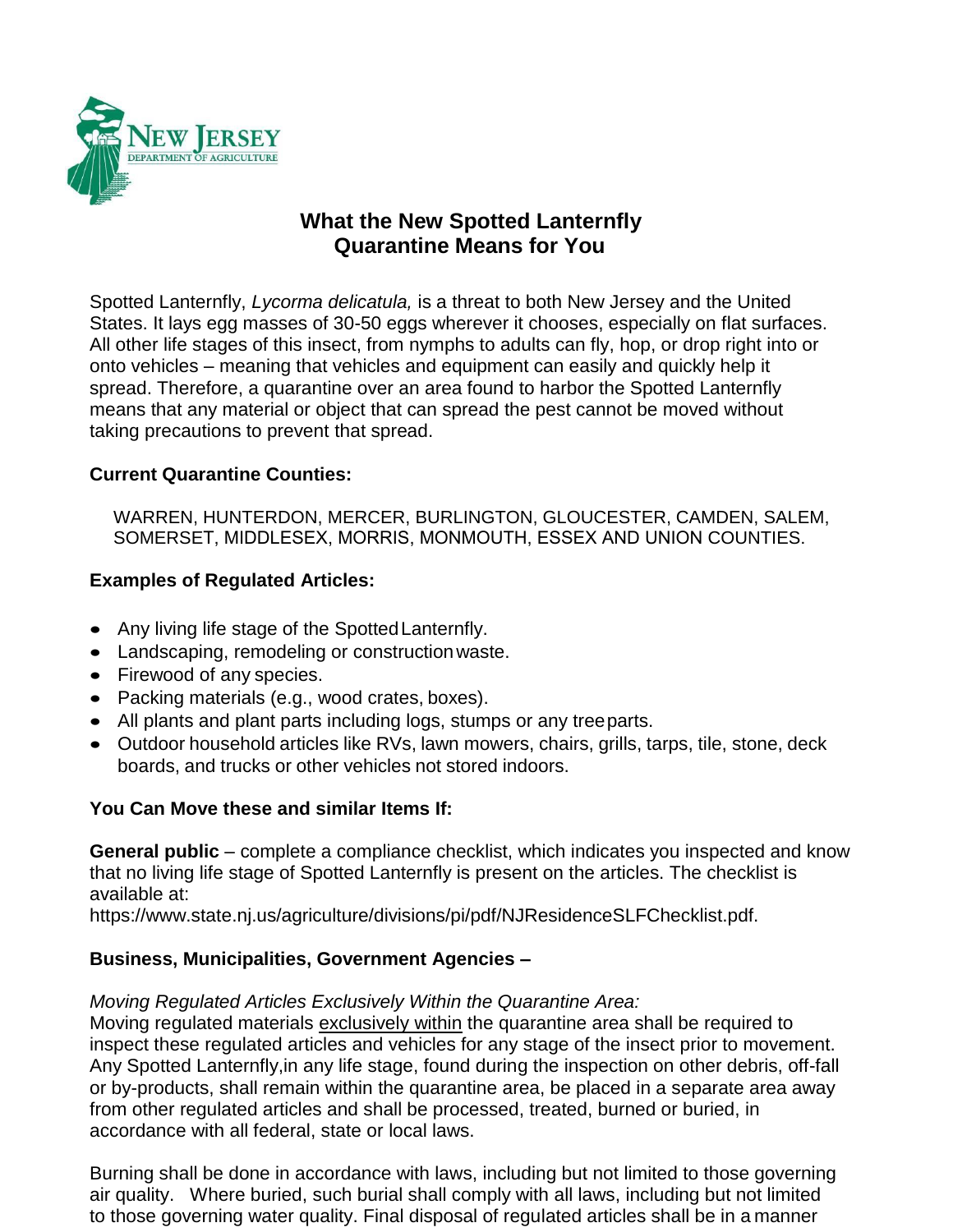that does not leave material which may be infected or allow movement of the Spotted Lanternfly. Regulated articles must be shipped within five (5) days of inspection, processing or treatment and safeguarded in such a manner, such as storage inside an enclosed building or shrink wrapping, as to prevent infestation.

### *Moving Regulated Materials in and out of Quarantine Zones:*

A permit is required for those located or working in and out of both the New Jersey and Pennsylvania quarantine, who move vehicles, products or other conveyances into or out of the quarantine zone. This permit may be obtained through the Pennsylvania Department of Agriculture and is recognized for use by the New Jersey Department of Agriculture, and other states.

To obtain a permit, a designated individual from an organization must receive training and pass an online test to demonstrate a working knowledge and understanding of the pest and quarantine requirements. Training of other employees, inspection of vehicles and products, and removal of living life stages of spotted lanternfly must be completed. The permit shows you have the understanding to identify the pest and can ensure the items you transport aren't carrying it.

# **To Obtain a Permit for Business, Municipalities, Government Agencies:**

- Managers, supervisors, or persons with authority for your agency work group must receive approved training. Training is available online, or at a training session sponsored by Penn State University Extension, the Pennsylvania Department of Agriculture, or individuals who have participated in the "Train the Trainer" sponsored by the Department.
- Online permit training can be found in the right-hand menu at: [https://extension.psu.edu/slf-permit-training-nj](http://www.agriculture.pa.gov/Plants_Land_Water/PlantIndustry/Entomology/spotted_lanternfly/quarantine/Pages/default.aspx)
- [A designated manager or supervisor](http://www.agriculture.pa.gov/Plants_Land_Water/PlantIndustry/Entomology/spotted_lanternfly/quarantine/Pages/default.aspx) taking the multiple-choice exam must receive a passing grade of at least 70 percent. The agency name, number of vehicles and/or conveyances, address, and contact information is required to complete the exam.
- The manager or supervisor taking the exam agrees to train *all* employees in the work group to identify the pest and prevent it from movement on products, vehicles and other conveyances.
- The permit will be delivered after confirmation of passing the exam.
- The permit must also be forwarded to the Department by email: [slf-p](mailto:slf-plantindustry@ag.nj.gov)lantindustry@ag.nj.gov.
- [The permit must be kept](mailto:slf-plantindustry@ag.nj.gov) inside the agency vehicle when working within or outside of the quarantine zone.
- Recordkeeping of training, inspection of vehicles, and control measures taken (such as vehicle washes, destruction of living lanternfly, etc.) must be maintained for a minimum of two years.
- Contractors and subcontractors working within or outside of the quarantine are required to have a permit.

# **Treatment of Infested Property:**

• Organizations are responsible for controlling or eliminating any life stage of Spotted Lanternfly on their property, vehicles, and equipment.